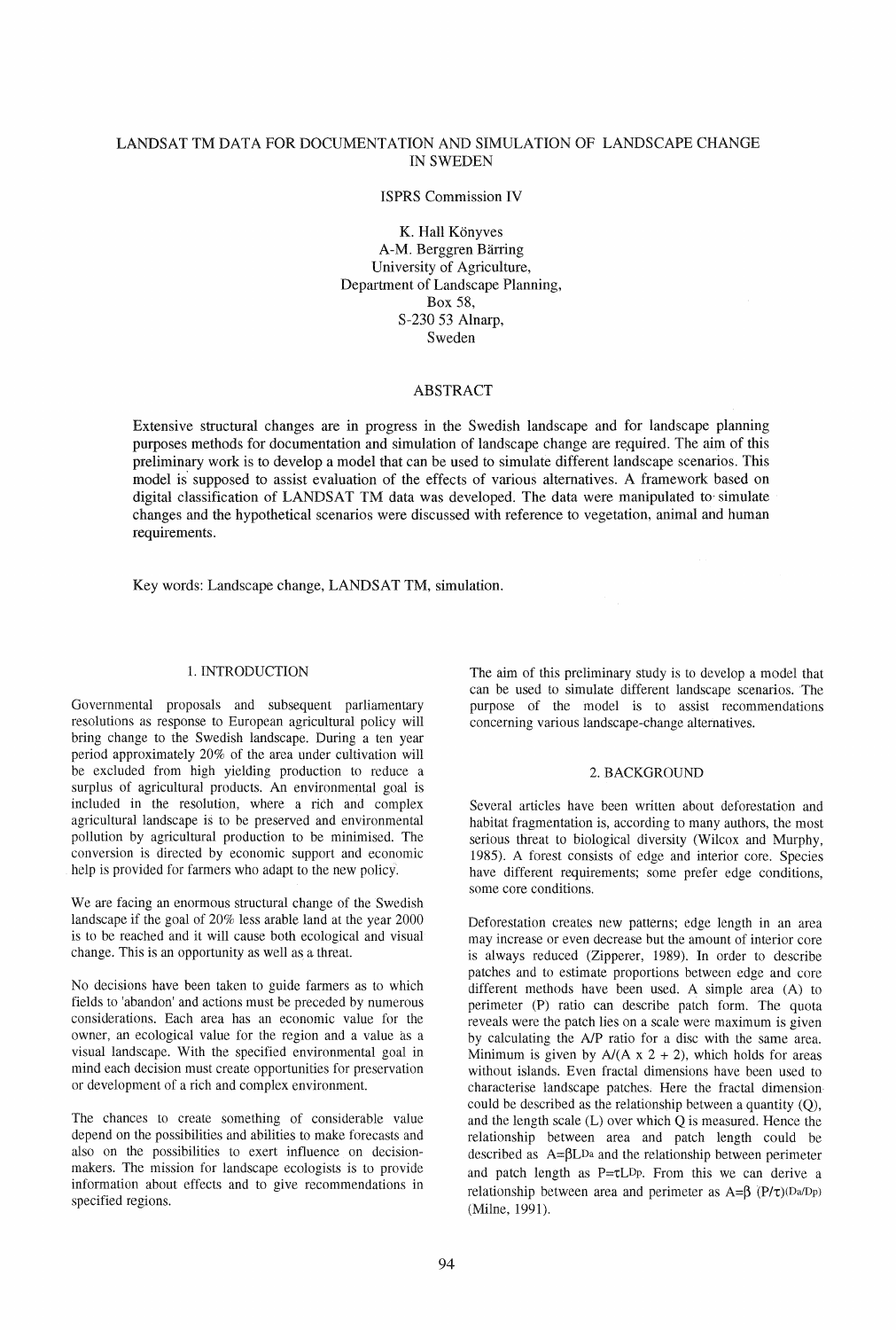The A/P ratio and fractal dimension are insensitive to differences in patch morphology; i. e. areas with the same *A/P* ratio can have different form and be of quite different ecological value (LaGro, 1991). With spatial contiguity and clustering data these problems are in part overcome and the data provide useful information on boundary configuration as well as intra-patch pixel clustering (LaGro, 1991). In order to restore habitats they could provide useful information.

What has been mentioned above concerning deforestation is to a great extent applicable to reforestation and new plantation. If minor areas are chosen for tree planting their localisation will be of great importance. Possibilities of connecting 'islands' has to be considered as well as edge effects. Different species have different needs and different ways of dispersaL It is important to start with an ecological network analysis in each area of interest.

The use of remote sensing as a tool for analyses of environmental and natural resource characteristics is documented and the potential of LANDSAT and SPOT data for identification of various landscape elements have been studied by Dufourmont, 1991, Goossens et aI., 1991, LaGro, 1991, Sader et al., 1991 f.x. Information concerning structural landscape parameters were extracted from SPOT imagery by Dufourmont et aI., (1991). The applicability of SPOT data for spatial planning and landscape ecology was illustrated through two case studies. Fisher,  $(1991)$  improved an algorithm based on digital elevation models (DEMs) for the establishment of view shed. LaGro, (1991) interpreted aerial photographs in order to acquire land-cover data in central New York State. The obtained land cover maps were manually digitised and the classified digital images were applied for characterising the shapes of grid-cell patches by quantifying the spatial contiguity and clustering of the pixels within each aggregation or patch. The author found contiguity and clustering data to be useful for landscape planning and management decision-making, as layers in a geographic information system. The potential of satellite data for detection of ecological structures and patterns in Belgium was studied by Goossens et al., (1991). Edge-enhanced SPOT images were used for identification of field patterns and associated linear elements. The potential of satellite data was analysed in relation to the size and the shape of land blocks and the kinds of linear elements bordering the land blocks. The use of edge-enhanced SPOT images for ecological network analysis was studied as well. Conclusions were that SPOT imagery mapping of ecological infrastructure can produce maps, which can supply information for further ecological work. Sader et aI., (1991) studied LANDSAT-TM data for analysis of migratory bird habitats in Costa Rica. The authors conclude that satellite data have the potential of giving information concerning habitat availability and habitat conservation that cannot not be acquired by means of other sources.

## 3. STUDY AREA

The study was performed in the province of Scania in Southern Sweden. The province is dominated by agriculture, although large areas with higher elevation are mainly covered with forests.

Rapid structural change is expected where fields are sparse and low yielding. In those areas average acreage per farm is typically low and farmers usually own both agricultural land and woodlots. The most economic alternative may be tree planting for energy or timber production, but then large areas may loose their character entirely.

The study site covers an area 5 x 5 km corresponding to the cadastral map sheet  $3C2f (1:10 000)$ . The test area is situated -north west of Kagerod in a region where structural change is most likely to take place during the years to come. It serves as an example of a production landscape found on and nearby ridges in Scania. Crop agricultural land and forests areas occupies equal parts.

## 4. MATERIAL, METHODS AND ANALYSIS APPROACH

#### 4.1 Material and methods

Two types of data were used in this study; agricultural statistics and digital satellite data.

### 4.1.1 Agricultural statistics

Once a year all agriculture units larger than 2 ha report their acreage and specified land use to the Central Bureau of Statistics (SCB) in order to keep agricultural statistics up to date. These data are supplemented with records of applications for subsidies. Two ways of application are possible; one specifying acreage taken out of intense production and the other specifying acreage, and new land use. Positions are not specified by the farmers. In. this study records of total agriculture acreage, total of previous subsidy area, total of applied subsidy area, specified new land use and adherent acreage are used.

The figures below refer to those properties that are totally or to some extent situated within the study area. In the register of previous (1990) subsidy applications the subsidy area is 1400 ha. This concerns 51 properties with a total area of 1770 ha. Most of the land categorised as agricultural area has been used for production entitled to subsidies. The area of new applications (1991) for subsidies amount to 380 ha but new land use has been specified for less than 10% of this area. Of the 51 agriculture properties present in the study area, 49 had registered subsidy area. 15 land owners applied for new subsidies but only 4 had specified new land use. This ought to be compared with the figures for the administrative province of Malmoe (= county) covering half of Scania, where 19% of approximately 6800 land owners applied for subsidies and 5% had specified new land use. The study is based on applications registered up to autumn 1991.

## 4.1.2 Digital satellite data

In order to be able to use up to date data and to make fast analyses digital satellite data were used as 'base maps'. Satellite data were LANDSAT-5 TM acquisitions from the 9th of June 1988 and from the 16th of July 1988 (path/row *194121).* Absolutely calibrated digital values (DN) on CCT were transformed to spectral radiance (mW/cm2srum) (Markham and Barker, 1985). Multitemporal data were corrected with relevance to between-scene variability caused by (i) solar irradiance differences and (ii) atmospheric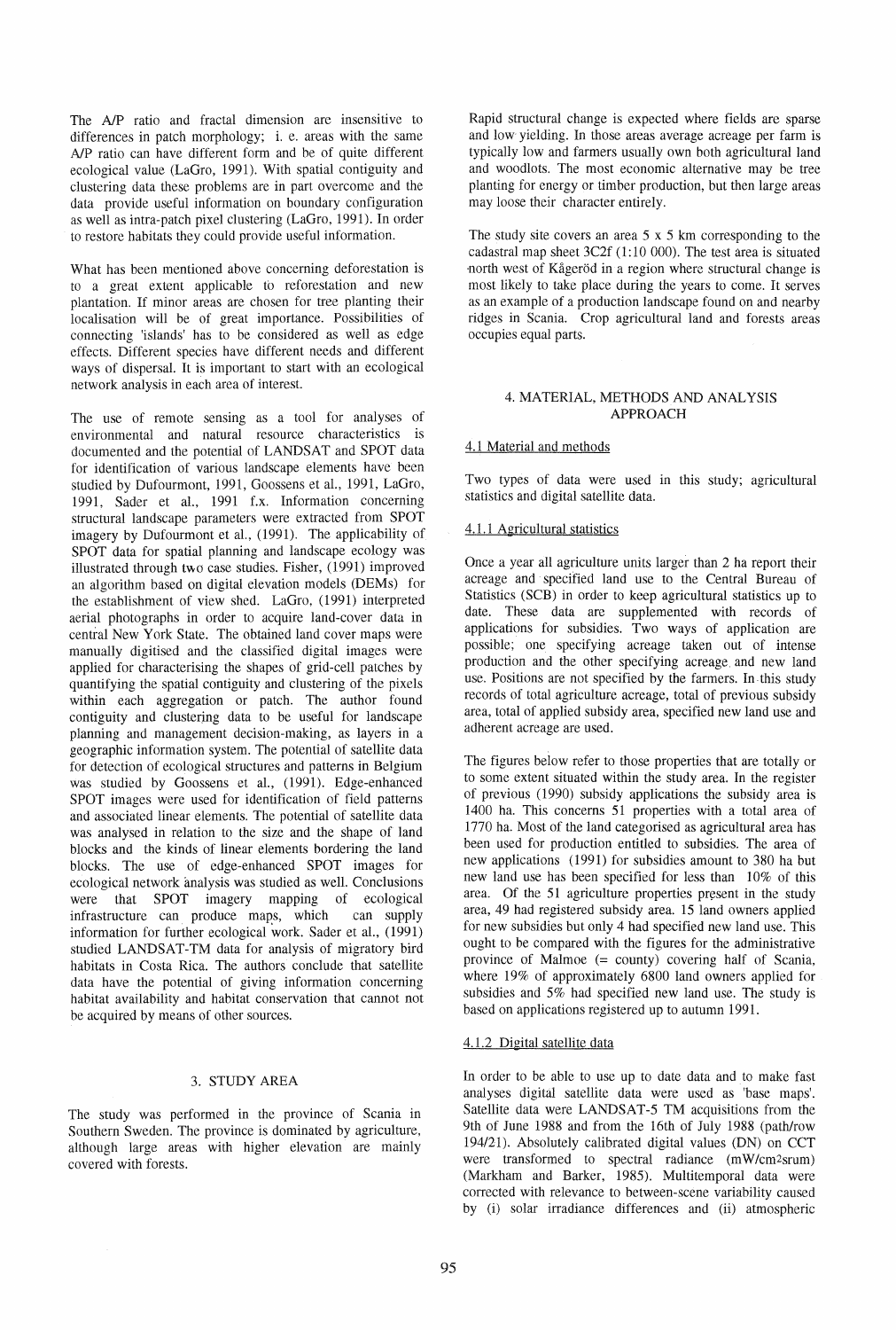influence (Scarpace et aI., 1979, Markham and Barker, 1985, Lo et aI., 1986). Radiometrically calibrated images were geometrically corrected by performing a resampling of one image to the cadastral map sheet 3C2f (1:10 000). The other image was then resampled image-to-image to the first. The resampling algorithm was nearest-neighbour and a DIPIX Aries III image analysis system was used. Through the resampling procedure pixel sizes were reduced to 25m.

Based on multitemporal LANDSAT TM data a land use classification was carried out. A classified image with five land use classes (raising linear vegetation elements, forests, arable land, pastures, water surfaces) were produced using the maximum-likelihood algorithm of the grid-based geographic analysis system IDRISI . During the classification stage and for evaluation of the classsification result randomly selected areas were used to characterise the five land use classes considered. These areas were visited. In order to improve the accuracy of the classifier a post-classification clean-up filter was applied. Evaluation of the classification results showed Kappa accuracy's around 80%.

Pixels of the land use classification were transformed into mass pixels (raising linear vegetation elements, forests) and open space pixels (arable land, pastures, water surfaces). An image with only two categories of pixels was thus obtained.

#### 4.2 Analysis approach

Starting from open space pixels the mean of the lengths of all search lines along their respective search directions before hitting a mass pixel was measured. The maximum search distance was set to 1400 m and the mean value is termed mean view length (MVL) (Dufourmont et aI., 1991). Calculations of MVL were performed in IDRISI. IDRISI was also used for establishing the area and perimeter of each group of mass pixels and open space pixels. For each of these polygons the NP-ratio was then calculated.

In this preliminary work different scenarios were built on knowledge about:

- which farms had applied for subsidies
- their position on map
- total acreage of arable land, total of previous subsidy area
- total acreage according to application
- in some cases new land use and adherent acreage
- and on assumptions about;
	- preferred locality out of different viewpoints
	- new land use forest

Scenario 1: The farmer decides which fields he will exclude from agricultural production. He had economic reasons for his application. He wants to get rid of low producing fields poor soil, steep hillsides - exposed to erosion, damp conditions - cold in spring, small and lobate fields. He wants to have his remnant fields near his farm-house in order to keep fuel costs low.

Scenario 2: The ecologist is interested in preservation, immigration and survival of different species. In Scania larger forests are located on the ridges. Forest fragments or woodlots often have a short history and are composed of few species - mainly Norway spruce - if planted. An opportunity species - mainly Norway spruce - if planted. An opportunity to get larger forested areas is welcomed in particular when deciduous plants are chosen. In order to facilitate flows of individuals, propagules etc. he builds corridors that link remote 'islands'. These narrow zones are also important as shelter areas (to roe, deer).

A third scenario was supposed to be built on the assumption that 20% of all previous subsidy area was excluded from agricultural production but farmers in this area have applied for subsidies for a total of 380 ha which equals  $27\%$  of previous subsidy area.

It is assumed that fields taken out of agriculture production will be planted with trees. Thus these were added to the LANDSAT -scene as mass elements. MVL and the NP-ratio were calculated for the original scene as well as for scenarios 1 and 2. Discussions were held about the scenarios out of three standpoints; the farmer, the ecologist and the visitor.

## 5. ALTERNATIVES OF CONVERSION

The initial scene with only two categories of pixels is given in Figure 1. Mass pixels (raising linear vegetation elements, forests, built-up areas) are shown in black. In the area no municipals are present. The scene shows an area with some small isolated woodlots but also larger forest.

In scenario 1 approximately 270 ha land is converted from agricultural production into forest. We assume that most farmers will choose tree planting because of high profit. The size of the area has been reduced based on the proportion of each property within the test area. Farmers choose the most favourable location from their point of view. First low productive areas such as all fields with poor soil or with damp conditions are excluded, then small and lobate fields and those located on steep hillsides are chosen for conversion. In order to keep fuel costs low every farmer wants to have his fields centred around his farm-house. These assumptions constitute a base for the scene shown i Figure 2. Even if it wasn't the farmers wish to connect woodlots he has in the upper right corner built corridors that will probably facilitate species dispersal. In the left lower corner two previous forest islands have been connected thus creating raised survival conditions for present species. The visitor will notice that forested area has increased but the difference is small due to previous presence of isolated woodlots in the fields. Forests are often located near common roads. The alternating cultivated and forested hilltops creates a harmonious landscape.

In scenario 2 the ecologist is responsible for the location of new forest. As in the previous scenario 270 ha is converted. We assume that he favours possibilities to secure survival of different species and to facilitate their propagation and dispersal. As mentioned above forests composed of deciduous plants are desirable in this area. The loss of 'open space' may reduce the visual value but it may also have positive effects due to expanded patch interior conditions. A long time ago wild boars were roaming large beech forests. The growing population and expansion of agriculture pressed back the forests to the ridges, but when agriculture production methods changed areas with poor soil were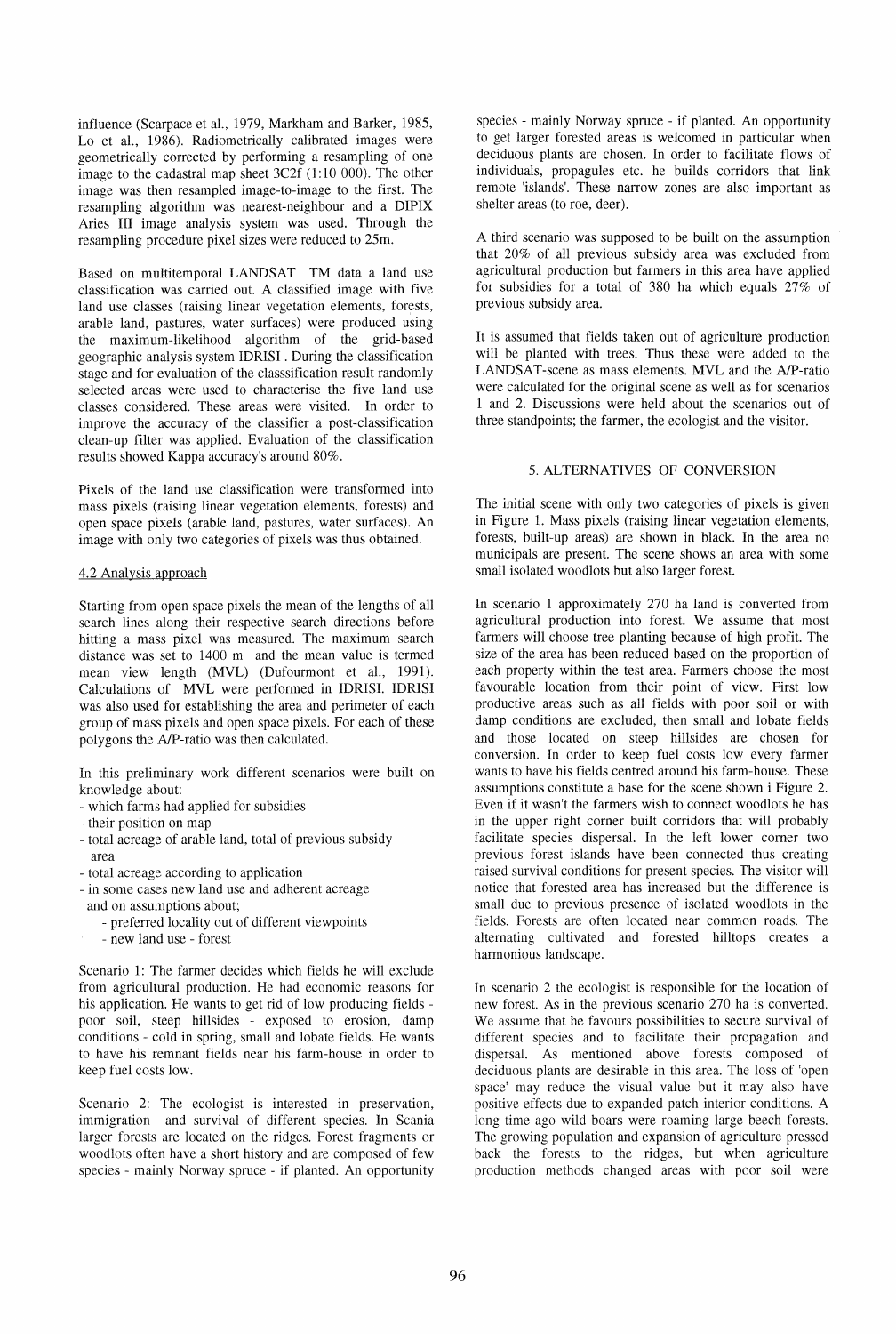planted with conifers. Some woodlots are small and isolated. Squares and rectangulars, patterns normal in ordinary forestry, have large cores in proportion to edge but these 'islands' are too small to develop interior conditions. The ecologist locates his new plantations in order to connect these isolated woodlots (see upper left corner of Figure 3) in order to improve conditions for immigration etc.. He also favours plantations were he can get a varied humidity gradient. The situation in the left lower corner is the same as in scenario 1 due to property boundaries. The farmer dislikes remnant fields were parts have been covered with forests. The visitor has the same comments as above. The new scenario has created a somewhat more intimate and varied landscape.

Mean view-lengths (MVL), based on eight directions, were calculated for all open space pixels in the original scene as well as for scenarios 1 and 2. These values were classified and plots were made. At first sight the original scene looked very similar to the two scenarios. The plots are dominated by the highest MVL-class. This effect is possibly due to a maximum search distance of 1400m. Only pixels that have mass pixels quite near on three sides belong to other classes.

In scenario 1 added woodlots and corridors have cut of parts of the upper right corner and hence created a mixed landscape with shorter MVL.

In scenario 2 localisation of new woodlots has not caused any great change. The largest effect is to be found in the upper left corner were new plantations are screening of an 'agricultural bay'.

As a second approach mean view-length was calculated for all mass pixels and three plots were made. This gave some information about the interdependence of size and form that partly could be used in discussions about interior core conditions and habitat size. As expected narrow strips and

small 'islands' showed low values. But if corridors had a straight direction the length could compensate and raise the value to maximum.

The area and perimeter of each group of mass pixels and open space pixels were calculated. As outcome is dependent on grain no transformations to  $m<sup>2</sup>$  and m were made. For each of these polygons the NP-ratio was calculated. The total edge length of present forest-polygons was also computed.

In the initial scene 16 forest-polygons were present. Their total edge length was 2722, as pixel size was 25 x 25 m this equals to 68,050 m. The edge length of each polygon varied between 500 and 15750 m. In scenario I the total edge length of 14 polygons was  $3320$  (=73,000 m) but in scenario 2 total edge length of 12 present forest polygons was lower, 3078  $(=76,950)$  m). This is due to the ecologists wish, he has succeeded in creating large areas with interior core conditions.

The NP-ratio was calculated for every polygon as well as maximum and minimum for each area. The quota reveals were the patch lies on a scale were maximum is given by calculating the *NP* ratio for a disc with the same area. Minimum is given by  $A/(A \times 2 + 2)$ , which holds for areas without islands. Only one polygon lies near its maximum *NP*  ratio. The rest are spread around the mean.

Scenario 1 and 2 have affected different polygons in different ways, but often the NP-ratio is lowered. Fractal dimensions will add more information to the picture. The area dimension  $(1 < 2a < 2)$  has been calculated for all forested polygons but the conclusions are still to be drawn.



Figure 1. The initial scene with two catogories of pixels. Mass pixels are shown in black and open space pixels are shown in grey.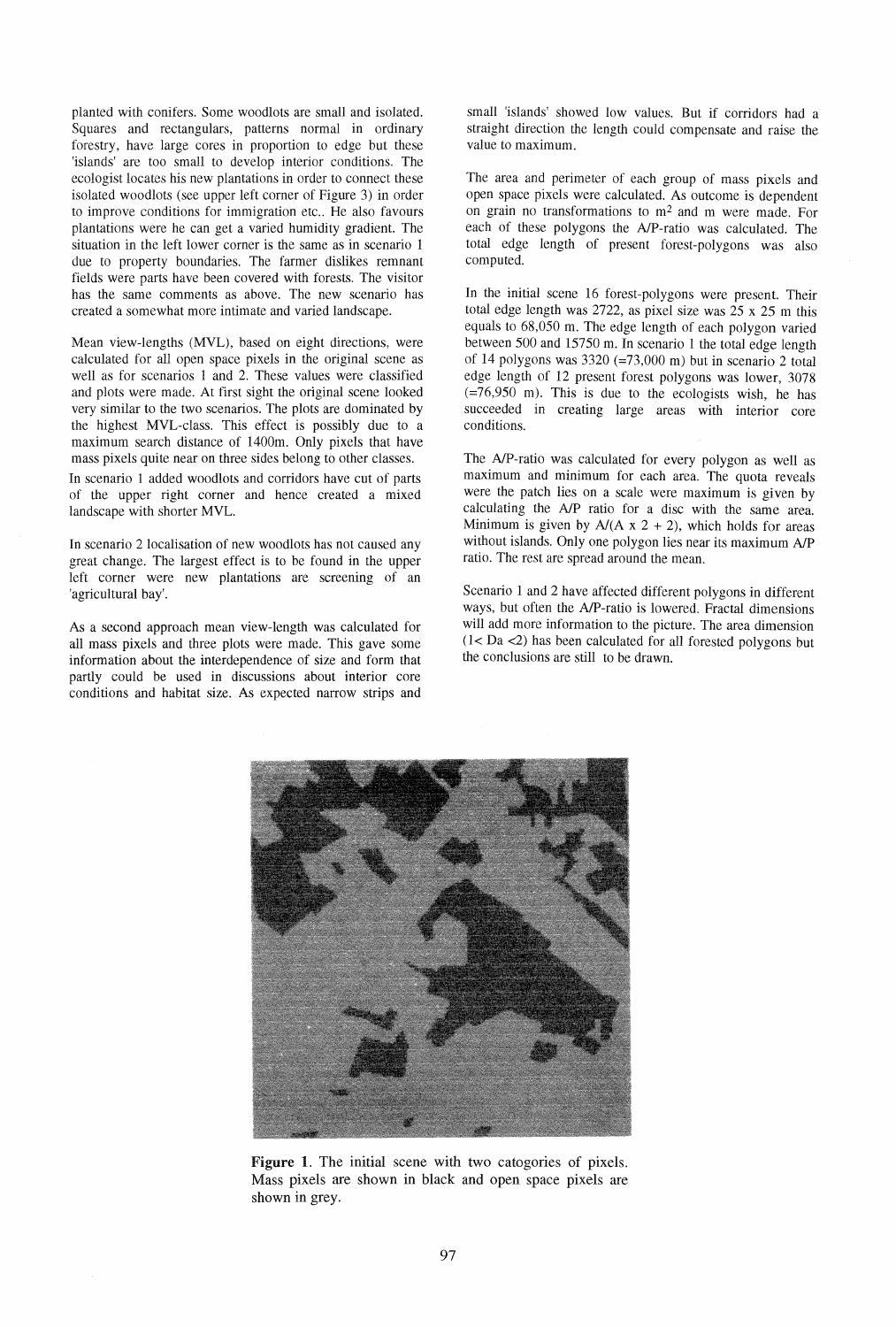

Figure 2. Simulated landscape change - the farmers choice. Mass pixels are shown in black and open space pixels are shown in grey.



Figure 3. Simulated landscape change - the ecologists choice. Mass pixels are shown **in** black and open space pixels are shown in grey.